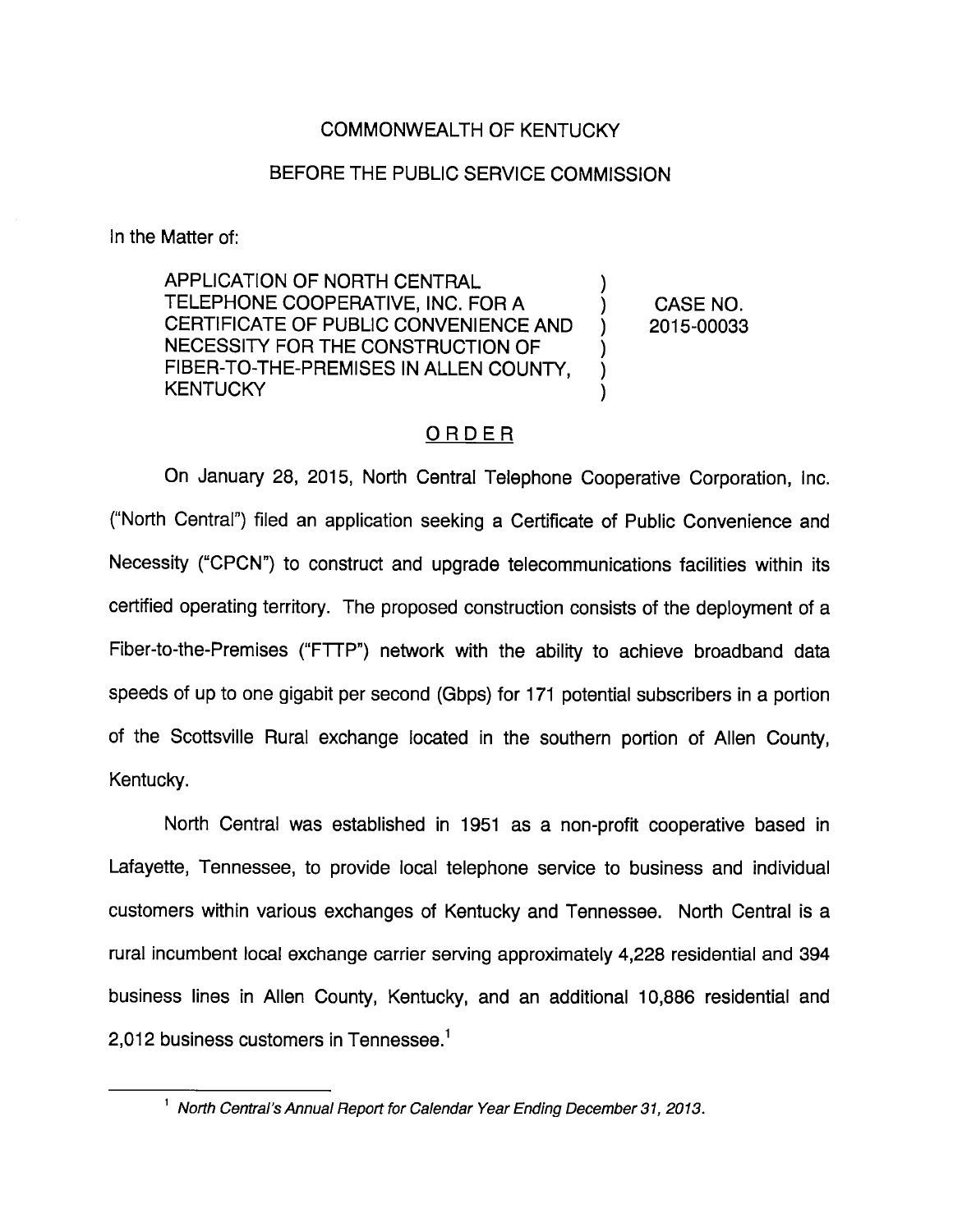### Description of Proposed Construction

North Central states that it applied for and received a grant from the Community-Oriented Connectivity Broadband Grant Program<sup>2</sup> for funding the extension of fiber plant in the southern portion of the Mount Zion serving area to support broadband services. The project will, upon completion, expand on very limited availability of broadband services to 171 potential subscribers, the majority of which currently continue to rely upon dial-up services to access the Internet. The proposed improvements will replace existing copper facilities that are at or beyond their useful life with new outside plant, equipment and facilities to support an Active Ethemet FTTP architecture capable of supporting broadband speeds from 5 megabits per second (Mbps) to 1 gigabit per second (Gbps). The new facilities will consist of approximately 40 miles of FTTP facilities, including the necessary electronic equipment and fiber optic cable extending from the existing Mount Zion central office to each premises in the targeted portion of the Scottsville Rural exchange. The FTTP project will be deployed over approximately seven months, and customers will be migrated to the new facilities initially as customer demands require, and then as warranted by business considerations, including costs and maintenance issues.

 $2$  The Community Connect Grant Program is a United States Department of Agriculture - Rural Utilities Service program intended to provide financial assistance in the form of grants to eligible applicants that will provide currently unserved areas, on a "community-oriented connectivity" basis, with broadband service that fosters economic growth and deiivers enhanced educationai, health care, and public safety services. (7 CFR part 1739, Subpart A)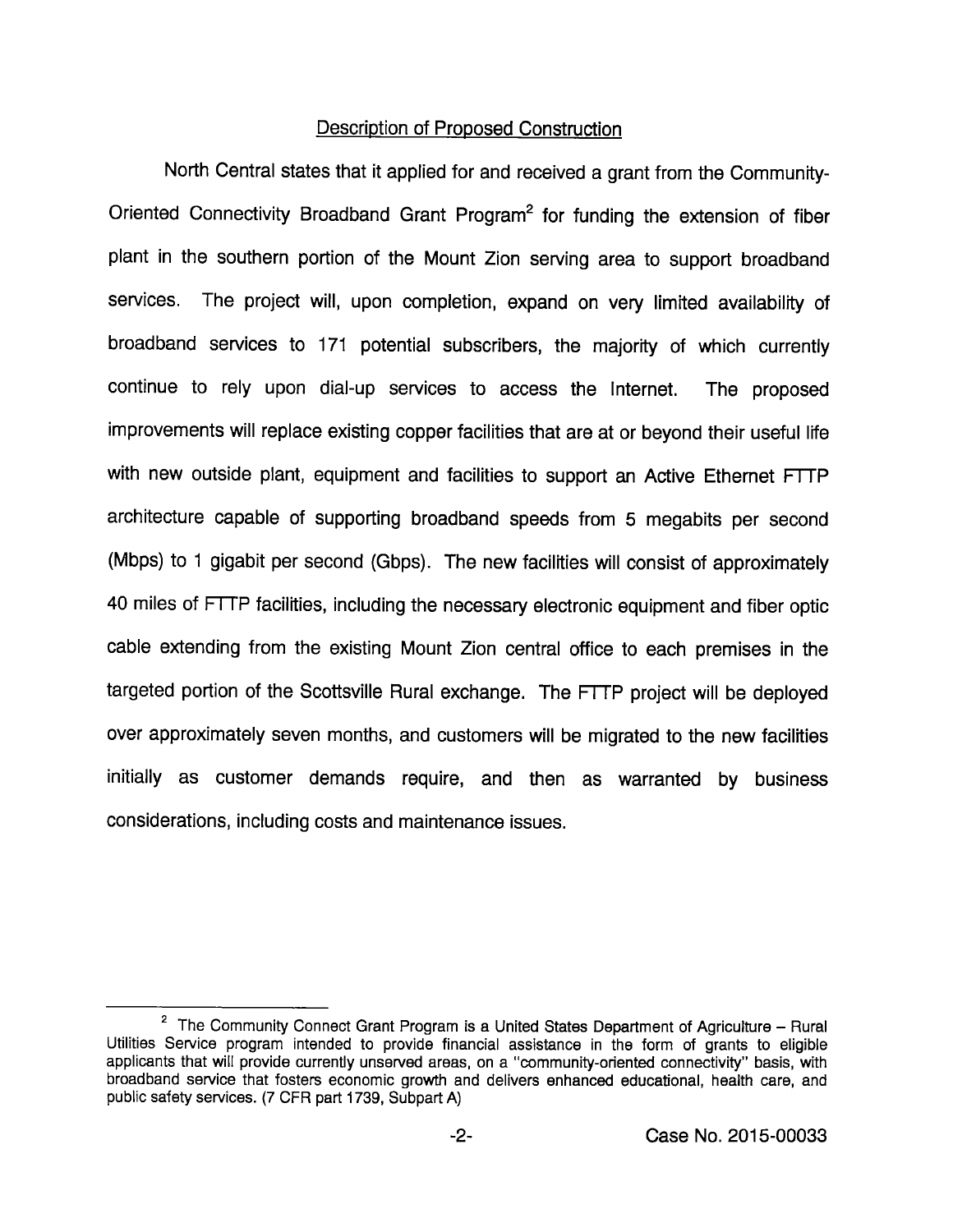The proposed construction project is estimated to cost a total of  $$1,990,095^3$  and will be funded substantially through the Community Connect Grant Program with \$312,836 in matching funds provided from North Central's general funds. North Central states that it does not anticipate any rate adjustments associated with the proposed project.

#### Discussion and Findings

It appears that the proposed construction will result in a significant expansion of the services available to subscribers and will enhance North Central's ability to maintain its facilities and provide service to customers. However, the planned construction is extensive, with substantial costs, and is designed primarily for North Central to support services that may be beyond the jurisdiction of the Commission.<sup>4</sup> The Commission recognizes that the General Assembly has found that the provision of broadband and other state-of-the-art telecommunications technologies is an "essential element to the Commonwealth's initiative to improve the lives of Kentucky citizens....<sup>5</sup> Nevertheless, the Commission remains obligated to ensure that North Central's ability to offer safe, adequate, and reasonable basic local exchange service is not adversely affected.<sup>6</sup>

 $3$  The application indicates a total project cost of \$2,083,871; however, based on the plans and specs supplied with the application, the costs of the project are estimated at:

| <b>Outside Plant</b>                | \$1,552,040 |
|-------------------------------------|-------------|
| Central Office/Electronic Equipment | \$79.414    |
| Engineering                         | \$358,641   |
| TOTAL                               | \$1,990,095 |

KRS 278.5462 provides, in part, that the provision of broadband services is not subject to Commission regulation. However, the Commission retains authority to investigate and resolve complaints stemming from broadband service and has the authority to arbitrate and enforce interconnection agreements. Interconnection agreements may include provisions related to remote terminals and central office facilities which may incorporate broadband services.

 $<sup>5</sup>$  KRS 278.546(1).</sup>

 $6$  KRS 278.542(1)(n).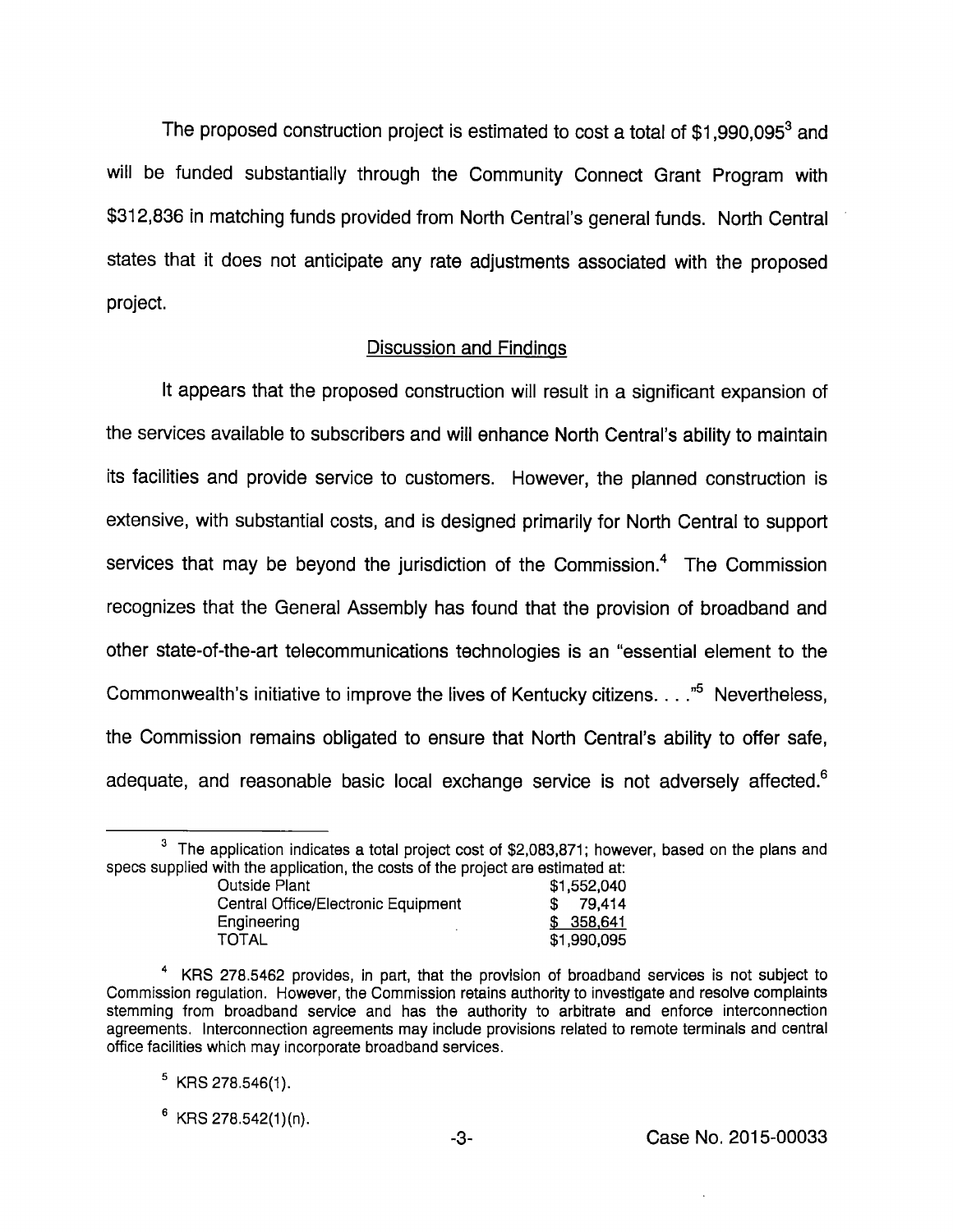North Central should carefully account for the costs associated with the construction of these facilities, and properly allocate those costs to jurisdictional and non-jurisdictional services, respectively.<sup>7</sup>

The Commission, having considered the evidence of record and being otherwise sufficiently advised, finds that North Central should be authorized to proceed with the proposed construction as set forth in its application and described herein.

IT IS THEREFORE ORDERED that:

1. North Central is granted a Certificate of Public Convenience and Necessity to construct new facilities as set forth in its application and as described in this Order.

2. Should the costs of the construction authorized herein exceed by more than 10 percent the estimated costs contained in the application, North Central shall immediately notify the Commission in writing of the adjustment and include an explanation of the additional costs for the Commission's approval.

3. As provided for in this Order, North Central shall maintain records that clearly and sufficiently document the proper allocation of costs for jurisdictional and nonjurisdictional services provided as a result of this construction project.

4. Any documents filed pursuant to ordering paragraph 2 of this Order shall reference the number of this case and shall be retained in the utility's general correspondence file.

The Commission retains the authority to review the reasonableness of such accounting procedures when considering adjustments of rates for basic local exchange service.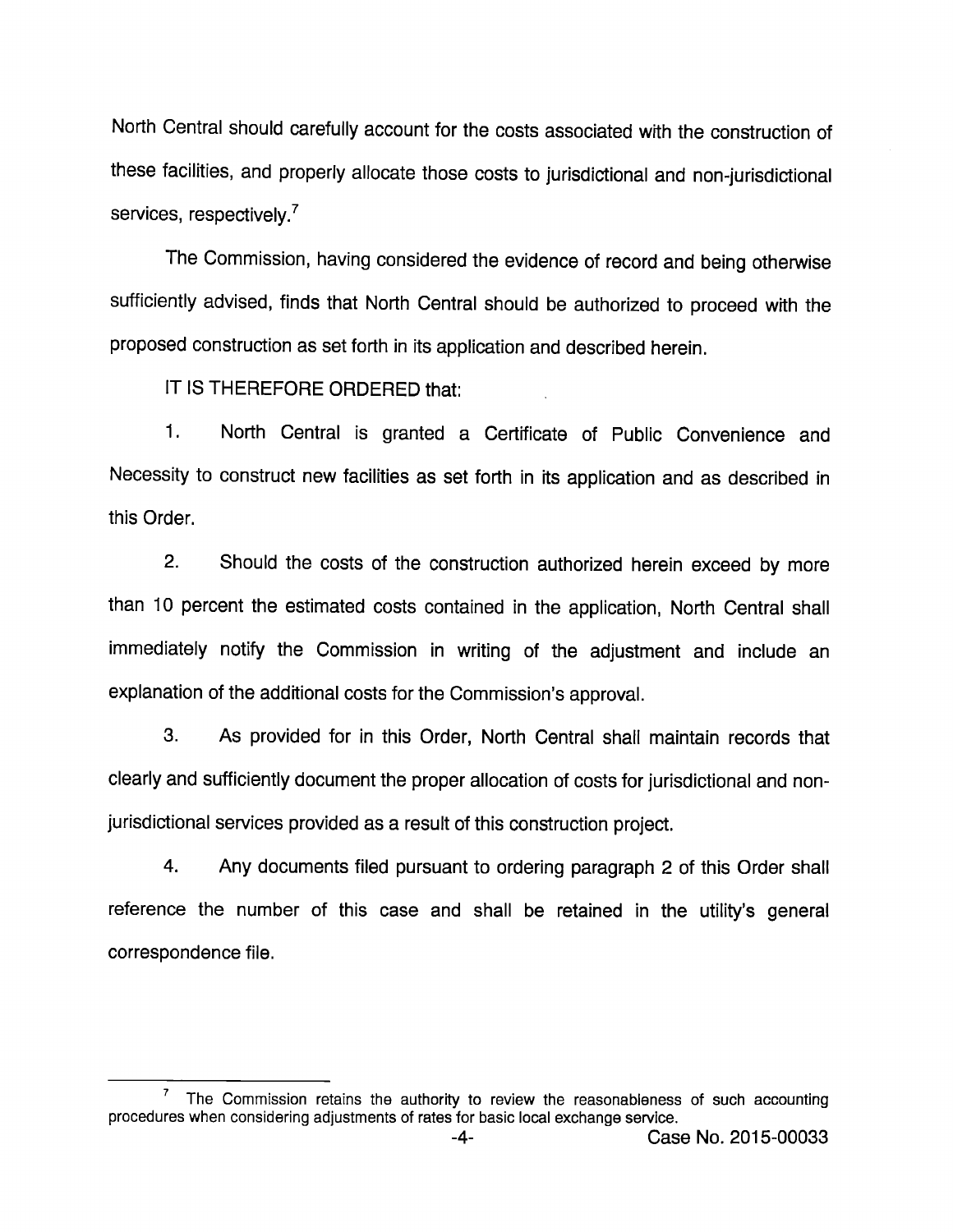By the Commission

ENTERED MAR 19 2015 KENTUCKY PUBLIC<br>SERVICE COMMISSION

**ATTEST** Executive Director

Case No. 2015-00033